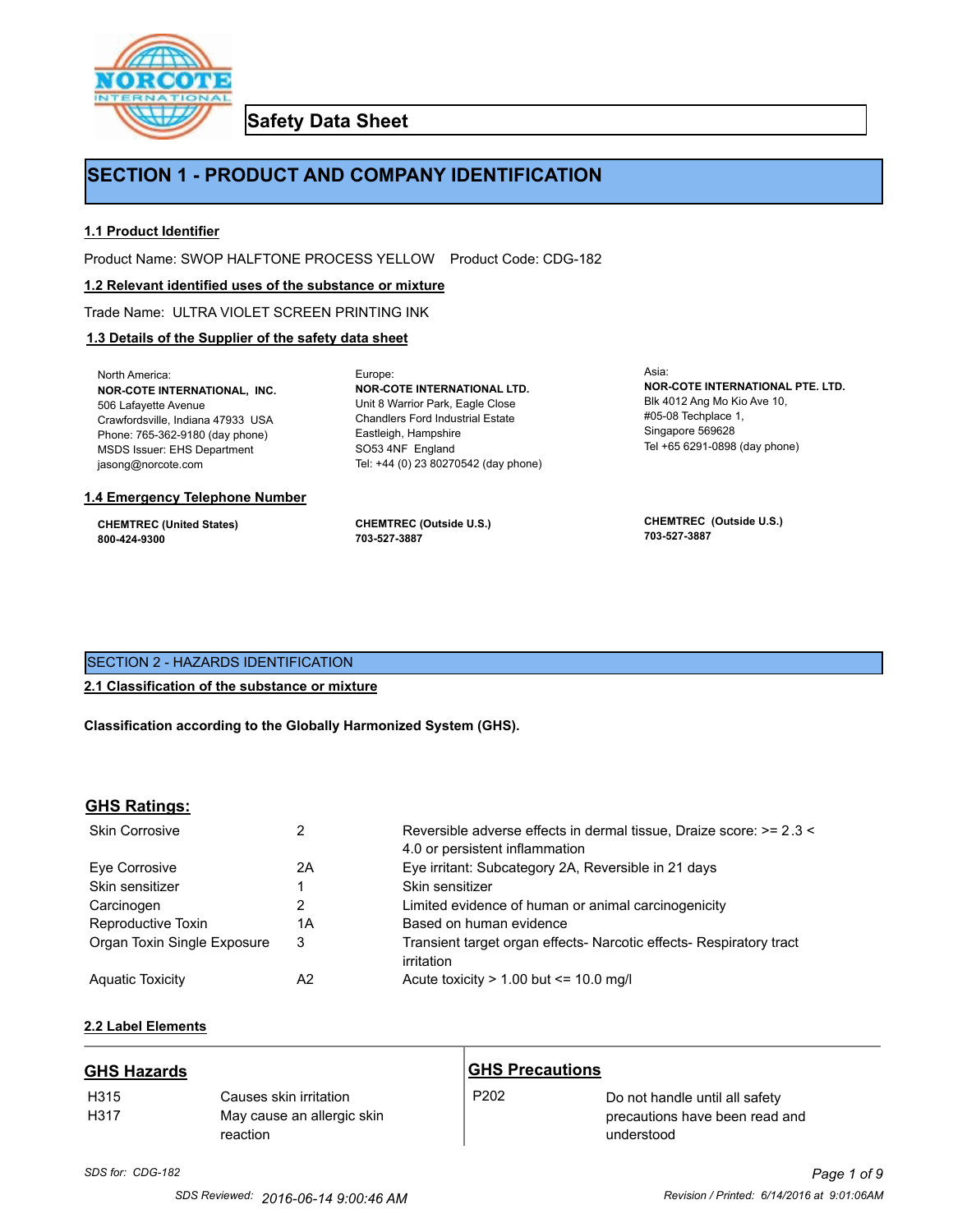| H319             | Causes serious eye irritation               | P <sub>261</sub> | Avoid breathing                                                      |
|------------------|---------------------------------------------|------------------|----------------------------------------------------------------------|
| H335             | May cause respiratory irritation            |                  | dust/fume/gas/mist/vapours/spray                                     |
| H336             | May cause drowsiness or                     | P273             | Avoid release to the environment                                     |
|                  | dizziness                                   | P <sub>280</sub> | Wear protective gloves/protective                                    |
| H <sub>351</sub> | Suspected of causing cancer                 |                  | clothing/eye protection/face protection                              |
| H360             | May damage fertility or the<br>unborn child | P362             | Take off contaminated clothing and<br>wash before reuse              |
| H401             | Toxic to aquatic life                       | P302+P352        | IF ON SKIN: Wash with soap and water                                 |
|                  |                                             | P304+P340        | IF INHALED: Remove victim to fresh air                               |
|                  |                                             |                  | and keep at rest in a position                                       |
|                  |                                             |                  | comfortable for breathing                                            |
|                  |                                             | P305+P351+P33    | IF IN EYES: Rinse continuously with                                  |
|                  |                                             | 8                | water for several minutes. Remove                                    |
|                  |                                             |                  | contact lenses if present and easy to                                |
|                  |                                             |                  | do - continue rinsing                                                |
|                  |                                             | P308+P313        | IF exposed or concerned: Get medical                                 |
|                  |                                             |                  | advice/attention                                                     |
|                  |                                             | P333+P313        | If skin irritation or a rash occurs: Get<br>medical advice/attention |

#### **Danger**



**EMERGENCY OVERVIEW:** Product is a liquid with mild acrylic odor that may be harmful if inhaled or swallowed. Product may cause serious damage to eyes, allergic skin reactions and irritation to respiratory system. Avoid breathing vapors. Avoid spillage to sewers or waterways.

#### **ROUTES OF ENTRY:** Dermal, Inhalation, Ingestion

**ACUTE HEALTH EFFECTS:** Irritant to skin, eyes and respiratory tract. Effects may be delayed for several hours. None Known

**Skin Contact:** Potential irritant and can cause allergic skin reaction. Repeated or prolonged contact may cause sensitization.

**Eye Contact:** Liquid, vapors, or mists may cause eye irritation. Protect eyes from repeated or prolonged contact.

**Ingestion:** May be harmful if swallowed. Gastrointestinal tract irritation may result.

**Inhalation:** May be harmful if inhaled. May cause irritation to upper respiratory tract upon prolonged or repeated inhalation.

## **Effects of Overexposure**

## **MEDICAL CONDITIONS AGGRAVATED BY EXPOSURE:** Repeated and prolonged overexposure may increase the potential for adverse health effects.

**CHRONIC HEALTH EFFECTS:** No additional information

## SECTION 3 - COMPOSITION / INFORMATION ON INGREDIENTS

#### **3.2 Mixtures**

\*Note: The exact concentrations of the below listed chemicals are being withheld as a trade secret

| <b>Chemical Name</b>         | <b>Percent</b><br>Weiaht | CAS#       | EC No.    | Classification (GHS)      |
|------------------------------|--------------------------|------------|-----------|---------------------------|
| 1.6-Hexanediol<br>diacrylate | 15.00 - 10.00 %          | 13048-33-4 | 235-921-9 | H315, H319.<br>H317, H400 |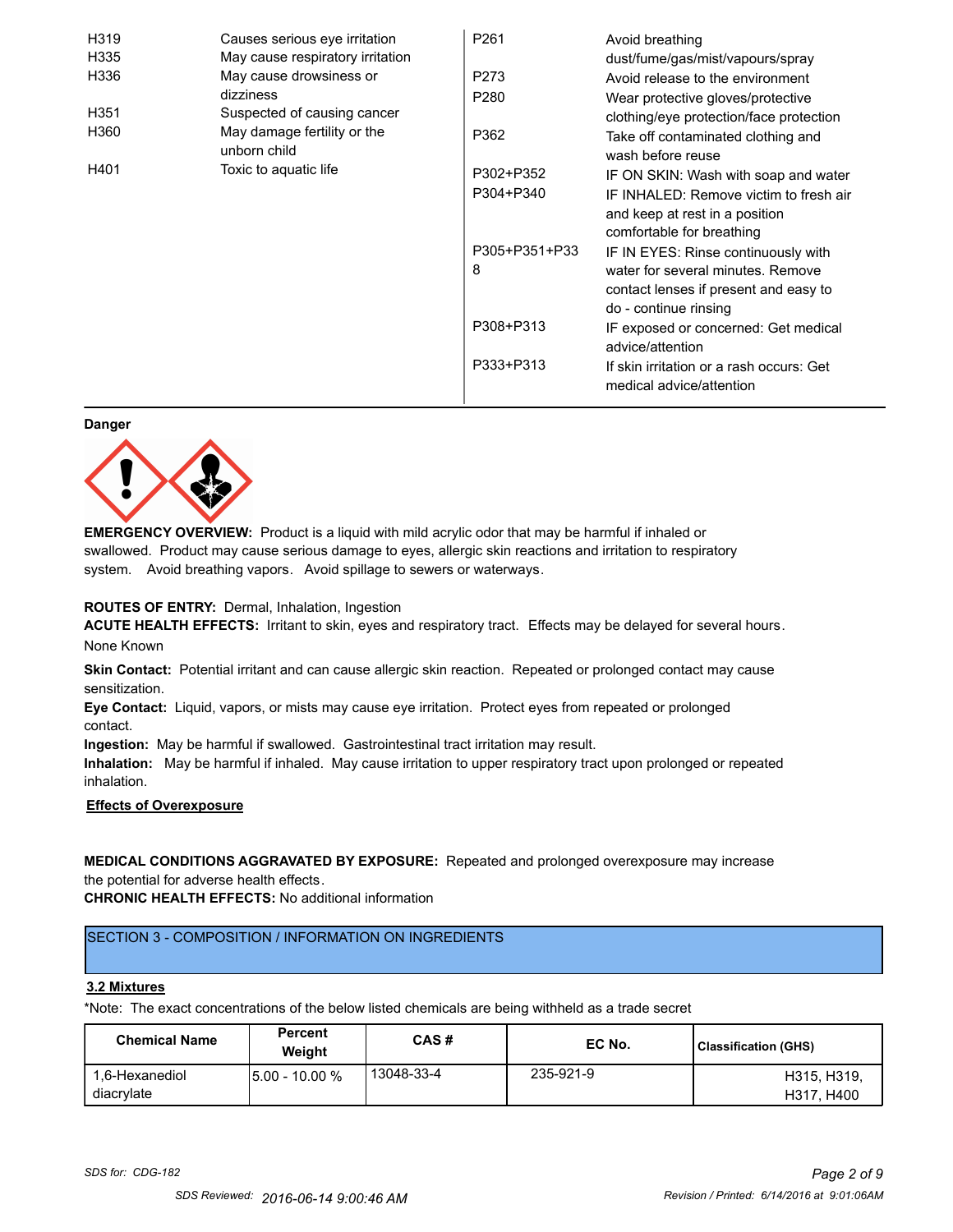| Tripropylene glycol<br>diacrylate                      | 5.00 - 10.00 %   | 42978-66-5 | 256-032-2 | H315, H319,<br>H317, H335 |
|--------------------------------------------------------|------------------|------------|-----------|---------------------------|
| 1-Propanone, 2-<br>hydroxy-2-methyl-1-<br>phenyl-      | $1.00 - 5.00 %$  | 7473-98-5  |           | H302                      |
| Diphenyl-2,4,6-<br>trimethylbenzoyl<br>phosphine oxide | $1.00 - 5.00 %$  | 75980-60-8 |           | H361                      |
| Methanone, (1-<br>hydroxycyclohexyl)<br>phenyl-        | $1.00 - 5.00 %$  | 947-19-3   |           | H303                      |
| Benzophenone                                           | $10.10 - 1.00 %$ | 119-61-9   |           |                           |

## SECTION 4 - FIRST AID MEASURES

## **4.1 Description of first aid measures**

**INHALATION:** Move subject to fresh air and keep warm. If subject is not breathing, administer artificial respiration. If breathing is difficult, have qualified personnel administer oxygen and get medical attention .

**EYE CONTACT:** Flush the eye and under lids with warm water for 15 minutes. Remove any contact lenses during the flushing. Get immediate medical attention if symptoms persist.

**SKIN CONTACT:** Remove and isolate contaminated clothing and shoes. Remove excess material from skin with clean cloth. Flush skin with running lukewarm water. Wash affected areas using mild soap.

**INGESTION:** If appreciable quantities are swallowed, seek immediate medical attention. Do NOT induce vomiting. Never give anything by mouth to an unconscious person.

## SECTION 5 - FIRE FIGHTING MEASURES

### **5.1 Extinguising Media**

Evacuate area of all non-emergency personell. Firefighters must wear full emergency equipment with self contained breathing apparatus. At elevated temperatures hazardous polymerization may occur causing container rupture and in extreme cases, explosion. Fight fires from upwind and cool intact containers with water spray or stream at maximum range.

## Flash Point: 100 C (212 F)

**FLAMMABLE/EXPLOSIVE LIMITS (Volume % in air):** Not established **EXTINGUISHING METHOD:** Water fog, carbon dioxide (CO2) or dry chemical

#### **5.2 Special Hazards arising from the substance or mixture:**

Thermal decomposition can lead to release of irritating gases and vapors

#### **5.3 Advice for firefighters**

#### **Protective Equipment:**

Wear full emergency equipment with selfcontained breathing apparatus . Refer to Section 8

#### **5.4 Additional Information**

 Heating causes a rise in pressue, risk of bursting and combustion Shut off sources of ignition Carbon monoxide and carbon dioxide may form upon combustion

#### **OSHA CLASSIFICATION:** Class IIIB Combustible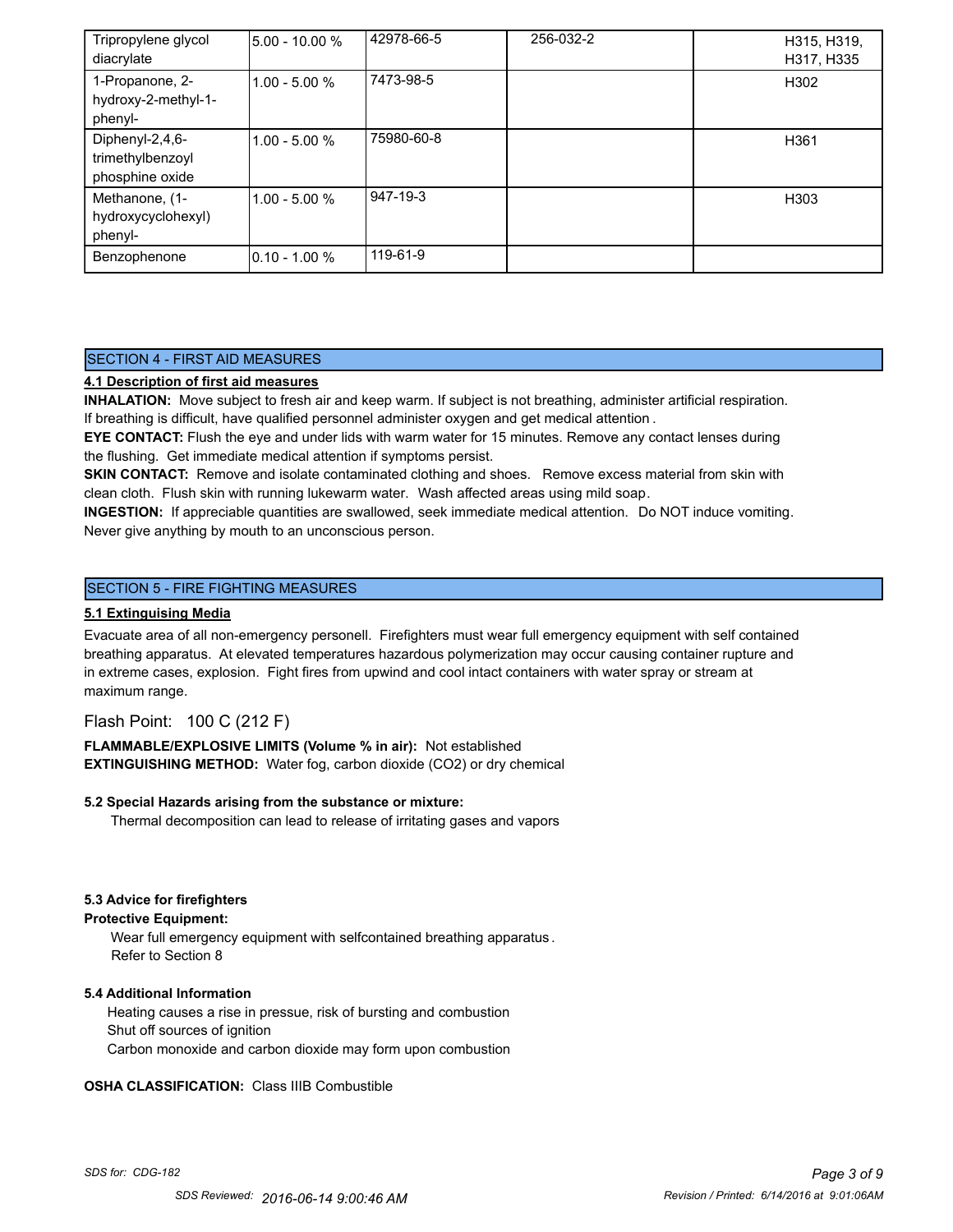## SECTION 6 - ACCIDENTAL RELEASE MEASURES

#### **6.1 Personal precautions, protective equipment and emergency procedures**

Remove all sources of ignition and ventilate area. Avoid skin and eye contact. Use respiratory protection.

#### **6.2 Environmental precautions**

Avoid release to the environment. Local authorities should be advised if significant spillages cannot be contained

#### **6.3 Methods and materials for containment and cleaning up**

 Absorb with inert materials such as dry clay or sand and place in closed container for disposal as solid waste in accordance with all applicable regulations.

## SECTION 7 - HANDLING AND STORAGE

## **7.1 Precautions for safe handling**

Avoid any unnecessary contact. Use protective clothing specified in Section 8.

#### **7.2 Conditions for safe storage, including and incompatibilities**

Store away from heat and sunlight to prevent spontaneous polymerization. Store below 90° F (32° C). Protect containers from physical damage. Storage of containers should conform to flammable and combustible liquid regulations.

#### **SECTION 8 - EXPOSURE CONTROLS / PERSONAL PROTECTION**

#### **8.1 Control parameters**

#### **Exposure Limits:** Not established for mixture

| <b>Chemical Name / CAS No.</b>                                       | <b>OSHA Exposure Limits</b> | <b>ACGIH Exposure Limits</b> | <b>Other Exposure Limits</b> |
|----------------------------------------------------------------------|-----------------------------|------------------------------|------------------------------|
| 1,6-Hexanediol diacrylate<br>13048-33-4                              |                             |                              |                              |
| Tripropylene glycol<br>diacrylate<br>42978-66-5                      |                             |                              |                              |
| 1-Propanone, 2-hydroxy-2-<br>methyl-1-phenyl-<br> 7473-98-5          |                             |                              |                              |
| Diphenyl-2,4,6-<br>trimethylbenzoyl phosphine<br>oxide<br>75980-60-8 |                             |                              |                              |
| Methanone, (1-<br>hydroxycyclohexyl)phenyl-<br>947-19-3              |                             |                              |                              |
| Benzophenone<br>119-61-9                                             |                             |                              |                              |

#### **8.2 Exposure Controls**

**VENTILATION:** Provide natural or mechanical ventilation to minimize exposure. If practical, use local mechanical exhaust ventilation at sources of air contamination.

**EYE PROTECTION:** Use splash-proof safety goggles or safety glasses that are ANSI approved to prevent eye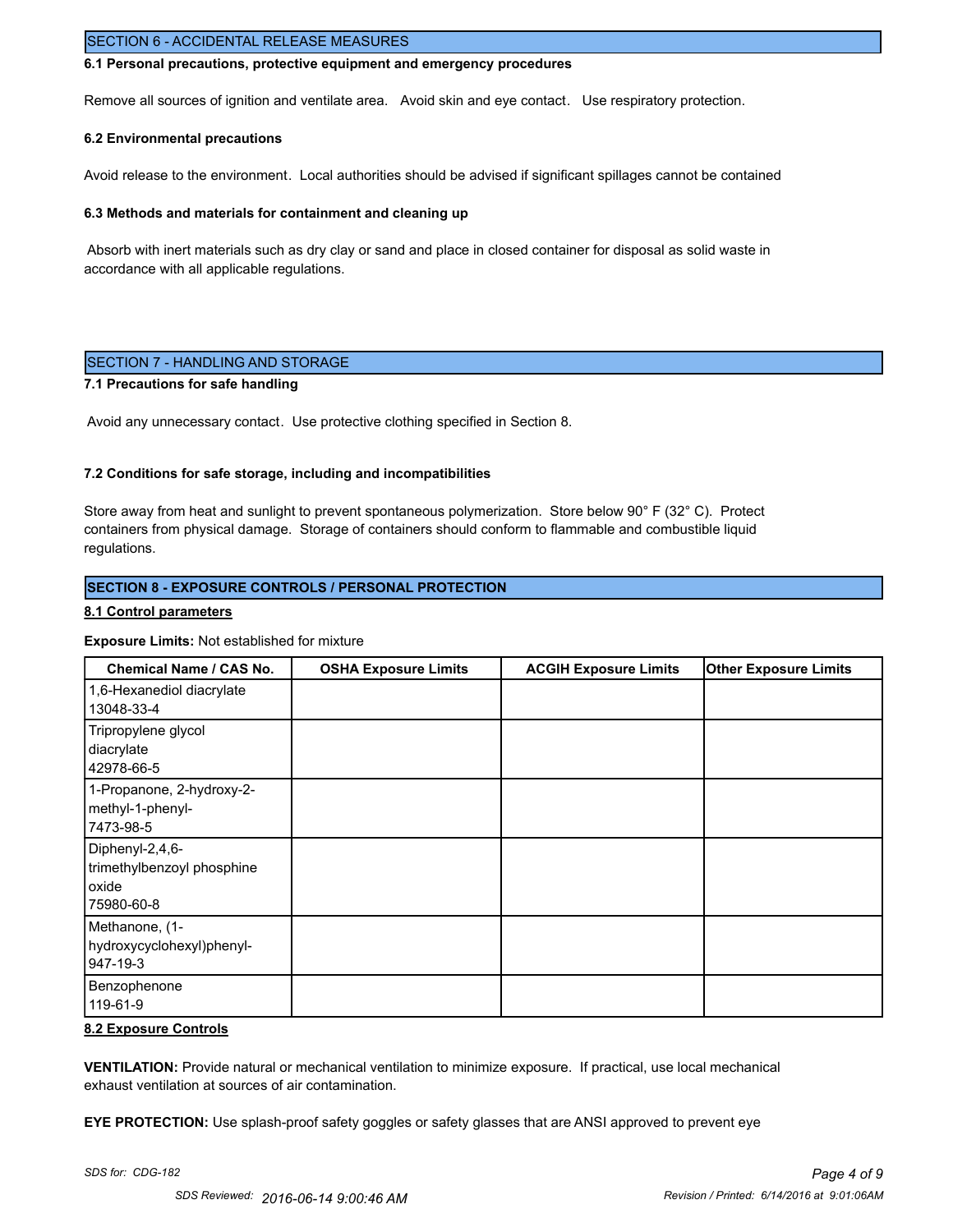contact. Eyewash availability is also recommended.

**HAND PROTECTION:** Use nitrile, butyl or other gloves that are resistant to chemicals in Section 2. Replace immediately if punctured or torn or when a change of appearance (color, elasticity, shape) occurs . A minimum of 0.45mm thick gloves for long duration exposure (up to 4 hours) or mechanical handling activities; single use, disposable gloves for short duration exposures not exceeding 30 minutes or where splashes are likely, are recommended.

**RESPIRATORY PROTECTION:** Use of NIOSH/MSHA approved respirators is recommended where exposure limits may be exceeded. Consult the respirator manufacturer for appropriate type and application. **SKIN PROTECTION:** Protective or disposable outer clothing is recommended.

**Environmental Exposure Controls:** Avoid release to the environment. The product should not be allowed to enter drains, water courses or the soil.

| <b>ISECTION 9 - PHYSICAL AND CHEMICAL PROPERTIES</b>      |                                   |                                  |                   |  |
|-----------------------------------------------------------|-----------------------------------|----------------------------------|-------------------|--|
| 9.1 Information on basic physical and chemical properties |                                   |                                  |                   |  |
| Appearance:                                               | Liquid with moderate<br>viscosity | Odor:                            | Mild Acrylic odor |  |
| Vapor Pressure:                                           | Not Established                   | <b>Vapor Density:</b>            | Heavier than Air  |  |
| pH:                                                       | Not Established                   | Formula KG / Gal                 | 4.16              |  |
| <b>Melting Point:</b>                                     | Not Available                     | <b>Freezing Point:</b>           | Not Available     |  |
| Solubility:                                               | Not Soluble in Water              | <b>Boiling Range:</b>            | Not Available     |  |
| Flash Point:                                              | See section 5.1                   | <b>Evaporation Rate:</b>         | $<$ 1             |  |
| <b>Flammability:</b>                                      | See Section 5.4                   | <b>Explosive Limits:</b>         | See Section 5.4   |  |
| Viscosity:                                                | See Certificate of<br>Analysis    | <b>Specific Gravity (SG)</b>     | 1.099             |  |
| Grams VOC less water:                                     | $1\%$                             | <b>Partition Coefficient</b>     | Not Available     |  |
| <b>Auto-Ignition Temperature</b>                          | Not Available                     | <b>Decomposition Temperature</b> | Not Available     |  |

# **SECTION 10 - REACTIVITY / STABILITY HAZARD DATA**

# **10.1 Reactivity**

None known

#### **10.2 Chemical Stability**

This material is stable under recommended storage and handling conditions.

#### **10.3 Possibility of hazardous reaction**

Under certain conditions (excess temperatures and contamination) hazardous polymerization may occur. Avoid high temperature and contamination with foreign materials.

#### **10.4 CONDITIONS TO AVOID:**

Excessive heat, ignition sources and contamination with dirt and other foreign materials.

#### **10.5 Incompatible Materials:**

Avoid contamination or inappropriate mixing with strong oxidizing agents, peroxides, strongly caustic materials and metal corrosion products including rust. Do not expose to UV light during storage.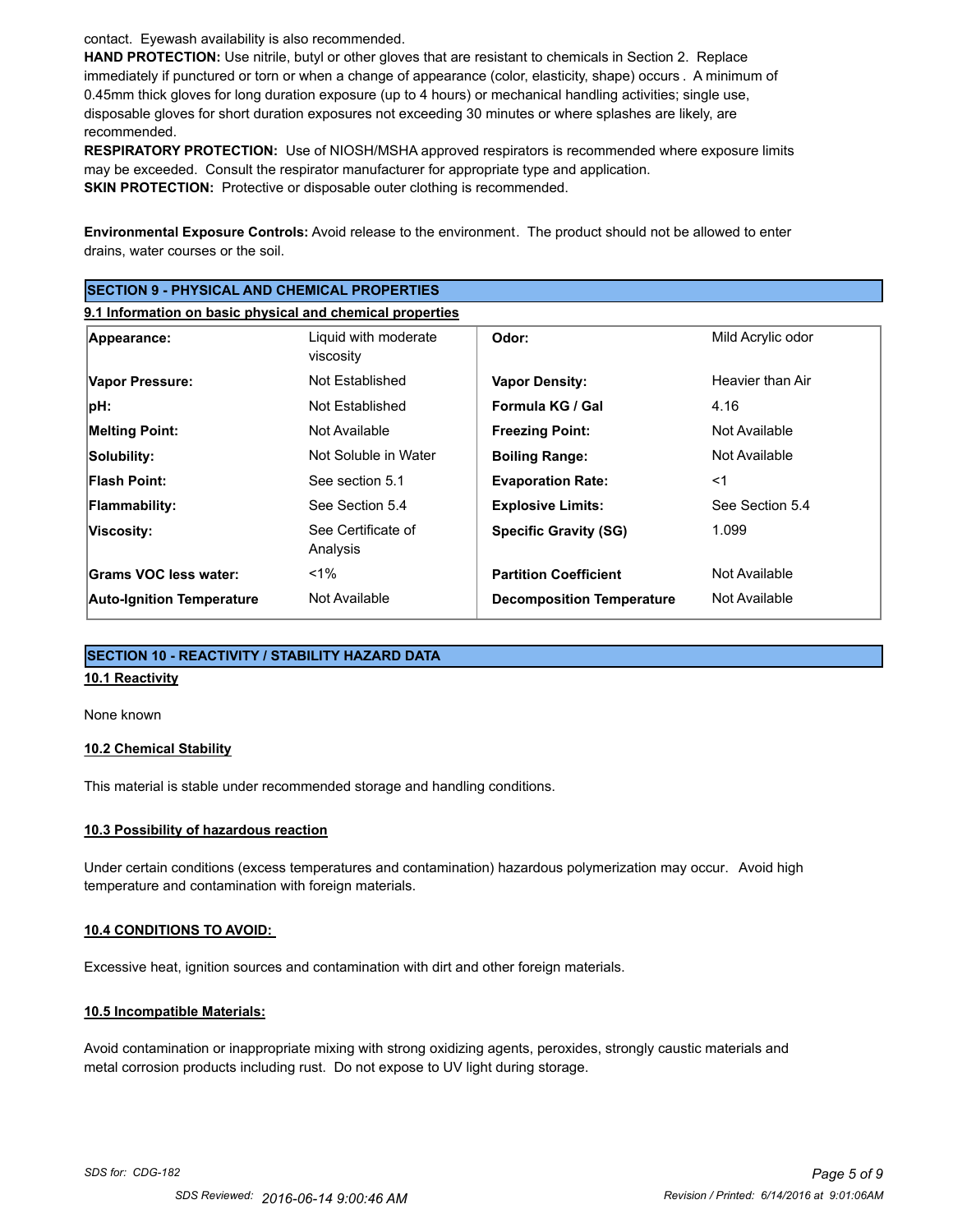#### **10.6 Hazardous decomposition products**

Thermal oxidation or pyrolysis (as in fire) may yield carbon dioxide, carbon monoxide and volatile organic fragments which are flammable, irritating or toxic.

#### Hazardous polymerization will not occur.

#### **SECTION 11 - TOXICOLOGICAL INFORMATION**

| <b>Component Toxicity:</b>                                                           |                                                                                     |  |
|--------------------------------------------------------------------------------------|-------------------------------------------------------------------------------------|--|
| <b>Component Description</b><br>Oral, Dermal, Inhalation<br><b>Toxicity</b>          | Ecotoxocity:                                                                        |  |
| 1,6-Hexanediol diacrylate<br>Oral:5.00 g/kg (Rat)<br>Dermal: 3,600.00 µL/kg (Rabbit) | N/A                                                                                 |  |
| Tripropylene glycol diacrylate<br>Oral:3,000.00 mg/kg (Rat)                          | 48 Hr EC50 Daphnia magna: 88.7 mg/L<br>72 Hr EC50 Desmodesmus subspicatus: >28 mg/L |  |
| 1-Propanone, 2-hydroxy-2-methyl-1-phenyl-                                            | N/A                                                                                 |  |
| Diphenyl-2,4,6-trimethylbenzoyl phosphine<br>loxide                                  | N/A                                                                                 |  |
| Methanone, (1-hydroxycyclohexyl)phenyl-                                              | N/A                                                                                 |  |
| Benzophenone<br>Dermal: 3,535.00 mg/kg (Rabbit)                                      | 96 Hr LC50 Pimephales promelas: 13.2 - 15.3 mg/L [flow-through]                     |  |

**TOXICOLOGICAL DATA:** Slightly Toxic by injestion. Prolonged or repeated exposure may result in sensitization. **LC50** - No additional information **LD50** - No additional information **MUTAGENICITY:** No additional information **REPRODUCTIVE EFFECTS:** No additional information **CARCINOGENICITY:**

Benzophenone: IARC: Possible human carcinogen OSHA: listed

Carcinogenicity:

#### **SECTION 12 - ECOLOGICAL INFORMATION**

#### **12.1 Toxicity**

No determination has been made on ecological impact. However, it is recommended to prevent contamination of the environment with this product, i.e. soil, landfills, drains, sewers, surface waters, etc.

#### **12.2 Persistence and degradability**

No determination has been made on ecological impact. however, it is highly recommended to prevent contamination of the environment with this product, i.e. soil, landfills, drains, sewers, surface waters, etc

#### **12.3 Bioaccumulative potential**

No determination has been made on ecological impact. However, it is highly recommended to prevent contamination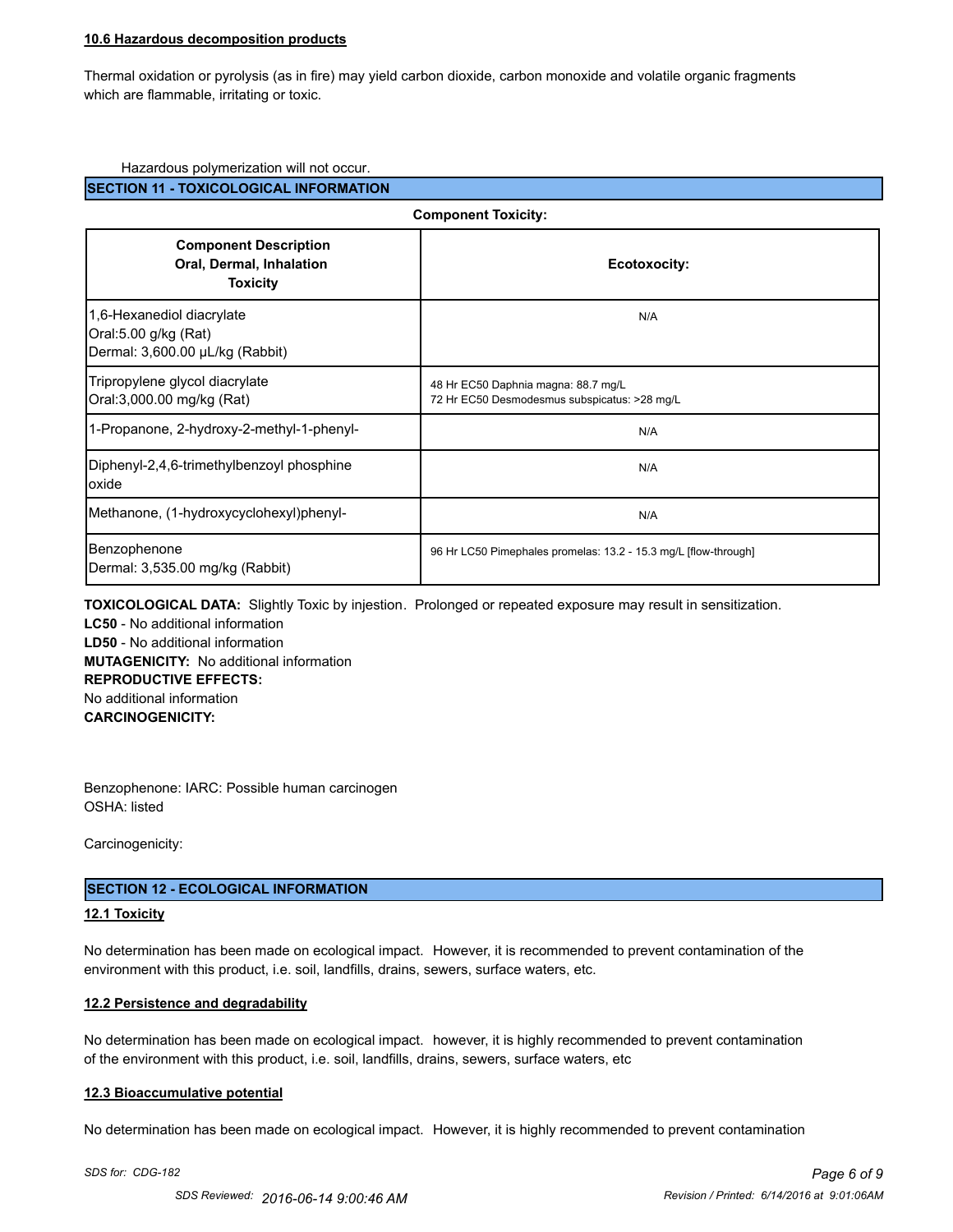of the environment with this product, i.e. soil, landfills, drains, sewers, surface waters, etc.

#### **12.4 mobility in soil**

No determination has been made on ecological impact. However, it is highly recommended to prevent contamination of the environment with this product, e.i. soil, landfille, drains, sewers, surface waters, etc.

#### **SECTION 13 - DISPOSAL CONSIDERATIONS**

#### **13.1 Waste Water methods**

If material becomes a waste, it does not meet the criteria of a hazardous waste as defined under the Resource Conservation and Recovery Act (RCRA) 40 CFR 261 as supplied. Dispose of this material in accordance with all applicable federal, state, provincial, and local laws and regulations.

## **SECTION 14 - TRANSPORTATION INFORMATION**

Transport this product in accordance with all applicable laws and regulations . This product, as supplied, is not regulated nor classified as a hazardous material/dangerous good by United States Department of Transportation (DOT), the International Civil Aviation Organization (ICAO), the International Maritime Organization (IMO), the Canadian Transportation of Dangerous Goods Act (TDG), or the International Air Transport Association (IATA) .

#### **14.1 UN Number:** Not Applicable

**14.2 UN Proper Shipping Name:** Not Applicable

**14.3 Transport Hazard Class:** Not Applicable **DOT (49 CFR)/IATA/IMDG Hazard Class:** Not Applicable

 **14.4 Packing Group:** Not Applicable

#### **SECTION 15 - REGULATORY INFORMATION**

**15.1 Safety, Health and Environmental regulations / legislation specific for the substance or mixture**

This safety data sheet has been formatted to the best of our ability in accordance to Directive 67/548/EEC or Directive 1999/45EC, American National Standards Institute (ANSI) and contains hazard criteria and all information required by the Canadian Controlled Products Regulation (CPR) in regard to this product.

**Clean Air Act - Ozone Depleting Substances (ODS):** This product and its components do not contain Ozone Depleting Substances.

**Canadian Inventory Status:** Components of this product are currently listed on the Canadian Domestic Substance List (DSL) or the Canadian Non-Domestic Substance List (NDSL).

**Coalition of Northeastern Governors (CONEG):** This product meets the requirements of CONEG pertaining to heavy metals total content of no more than 100 PPM. No heavy metals are added as a part of the formulation, but raw materials may contain residual parts per million as naturally occurring elements.

**European Inventory Status:** Components of this product are listed on the European Inventory of Existing Commercial Substances (EINECS), the European List of Notified Chemical Substances (ELINCS), or are exempt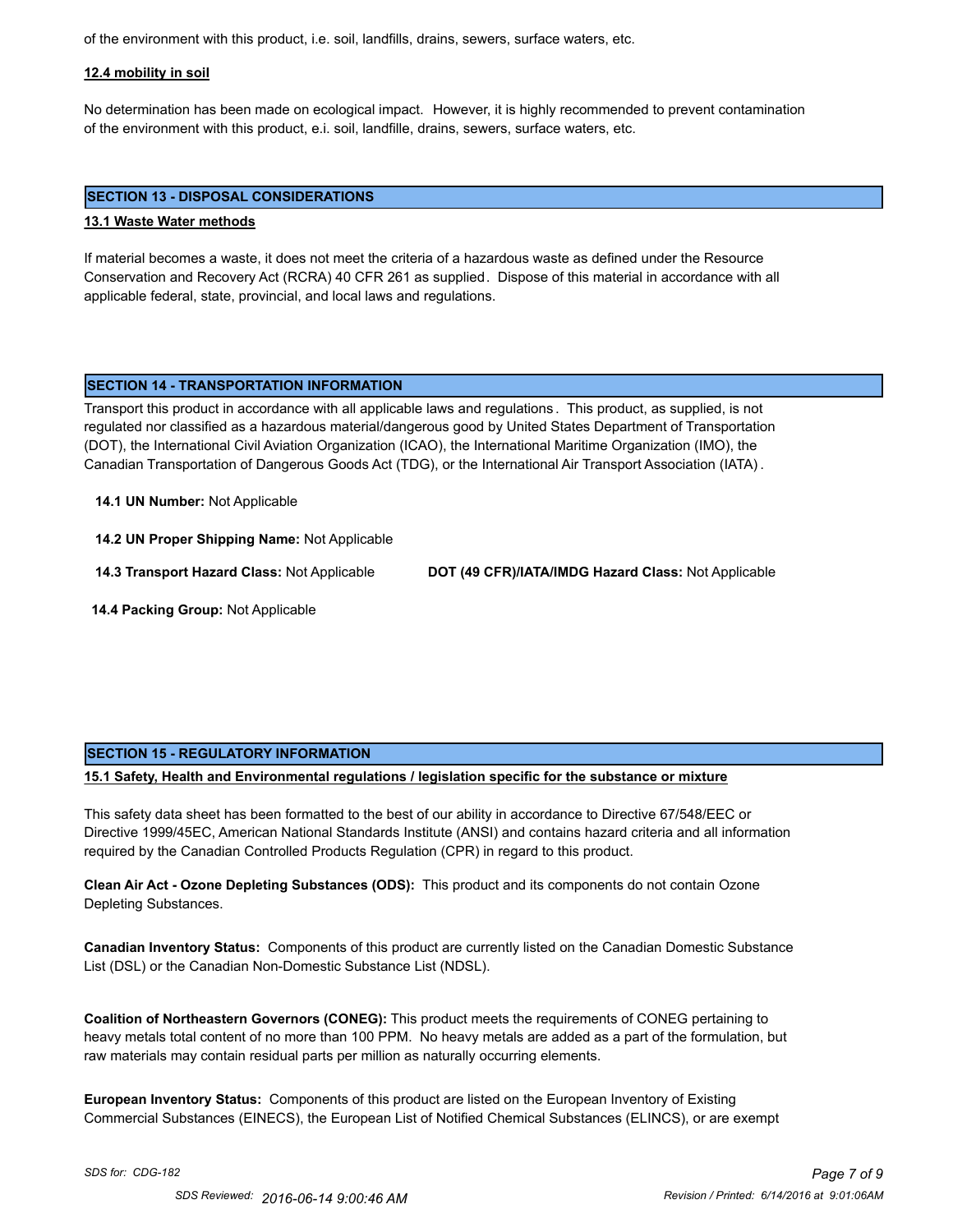from being listed.

**Food and Drug Administration (FDA) Food Packaging Status:** Components of this product have not been cleared by FDA for use in food packaging and/or other applications as an indirect food additive .

**European Union Directive 2011/65/EC Restriction of Hazardous Substances (RoHS):** This product is in compliance with the requirements of the RoHS2 Directive.

#### **California Proposition 65 RTK:**

The following components of this mixture are listed under California Proposition 65:

Benzophenone 119-61-9 0.1 to 1.0 % Carcinogen

If CAS numbers 13463-67-7 and/or 1333-86-4 are listed they are not supplied in respirable form.

**REACH** : This product is compliant with the registration of the REACH Regulation (EC) No. 1907/2006 as all its components are either excluded, exempt and/or preregistered.

The following Substances of Very High Concern are present (updated December 17, 2015 to review for the 168 SVHC)

- None

- None

**Superfund Amendments and Reauthorization Act of 1986 (SARA) Title III: Section 302:**

- None

#### **Superfund Amendments and Reauthorization Act of 1986 (SARA) Title III: SARA 313:**

 This product contains the following components that are regulated under the Toxic Chemical Release Reporting requirements 40 CFR 372:

- None

**Global Inventories:** The components of these products are listed in the following or exempt from listing:

Europe (EINECS): Yes USA (TSCA): Yes Canada (DSL): Yes Japan (ENCS): Yes Philippines (PICCS): Yes China (IECSC): Yes Australia (AICS): Yes Korea (KECI): Yes New Zealand (NZloC): Yes Taiwan (ECSI): Yes

#### **SECTION 16 - OTHER INFORMATION**

**Hazardous Material Information System (HMIS) National Fire Protection Association (NFPA)**